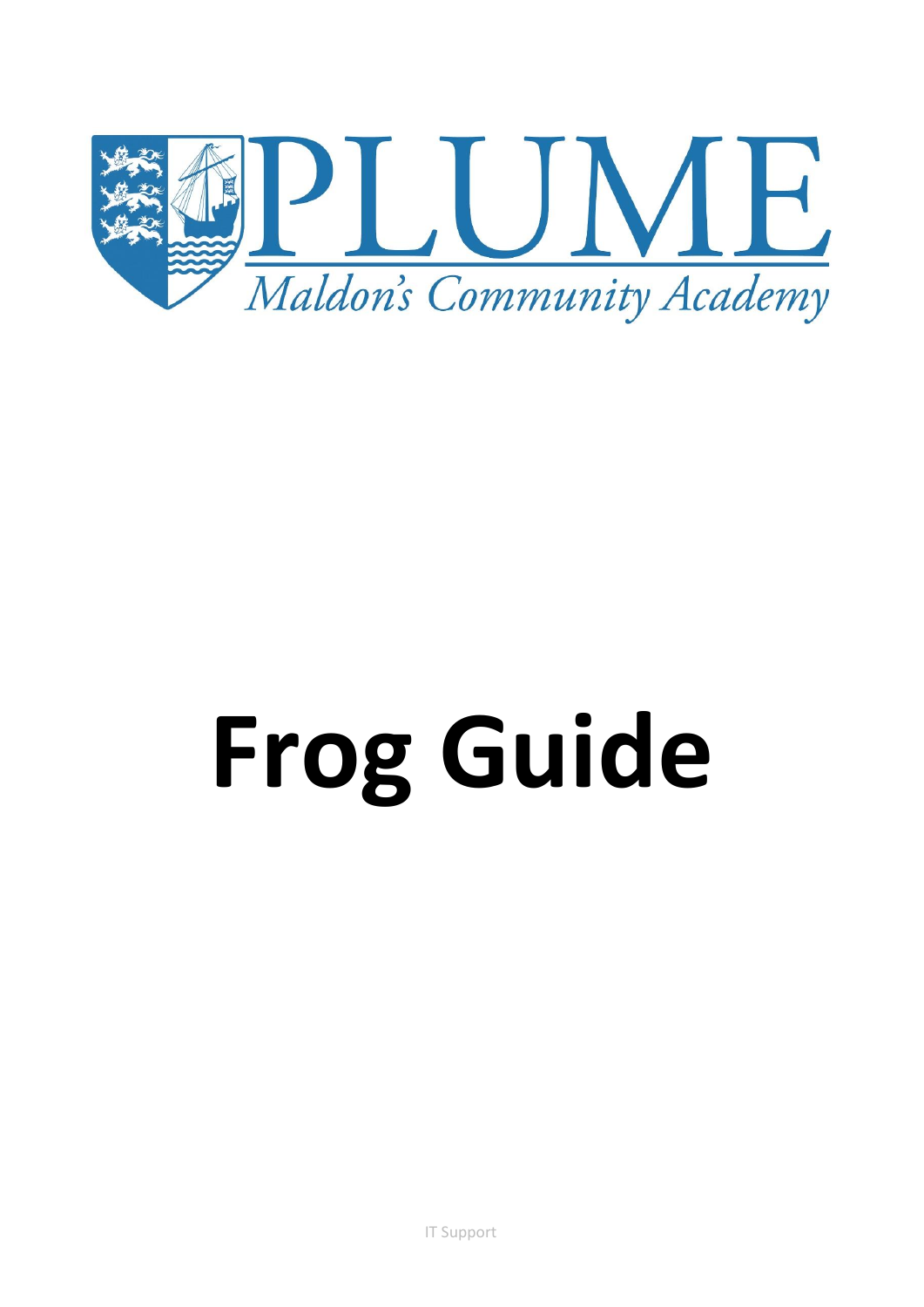## **Logging into Frog:**

Go onto the Academy website, there is a link to frog at the top of the website.



The Frog login page will open, Your Username and Password will be the same as what you use to login to your laptop

| <b>Username</b>   |                         |
|-------------------|-------------------------|
| <b>Username</b>   |                         |
| <b>Password</b>   |                         |
| Password          |                         |
|                   |                         |
| Login             |                         |
| Beethoven v16.1.4 | <b>Forgot password?</b> |

Once you have logged in you will see the 'Plume Academy Dashboard',



## **Accessing your drives:**

To access your frog drives, firstly click on the dock icon in the top right corner, and then click on 'FrogDrive'



This will open the 'FrogDrive' window, you will be able to access your drives from here.

| $\circ$                       |                 |              |
|-------------------------------|-----------------|--------------|
| FrogDrive                     |                 | Ⅲ日<br>Search |
| Latest Files                  |                 | My Documents |
| $\mathbf{\hat{x}}$ Favourites |                 |              |
| D <sub>u</sub> Documents      | Hide            |              |
| My Documents                  |                 |              |
| Ch Shared With Me             |                 |              |
| School Documents              |                 |              |
| H Drive                       |                 |              |
| <b>D</b> O Drive              |                 |              |
| N Drive                       |                 |              |
| SCORM Packages                |                 |              |
| ePortfolios                   | Show            |              |
| ⊕<br>Sites                    | Show            |              |
| ?? Quizzes                    | Show            |              |
| <sup>4</sup> Applications     |                 |              |
| $:=$ Forms                    |                 |              |
| $E$ Polls                     |                 |              |
|                               |                 |              |
|                               | $\triangleleft$ |              |

When you go to access your network drive, it will ask for your username and password, this is the same username and password you used to login to frog.

| My Documents            |          | Please enter your username and password to log in to the network |
|-------------------------|----------|------------------------------------------------------------------|
| Shared With Me<br>u.    |          |                                                                  |
| School Documents<br>L3, | Username | Username                                                         |
| H Drive<br>團            |          |                                                                  |
| O Drive<br>B            | Password | Password                                                         |
| N Drive<br>m            |          |                                                                  |
| SS SCORM Packages       |          | Login                                                            |
| affortfolion.           |          |                                                                  |